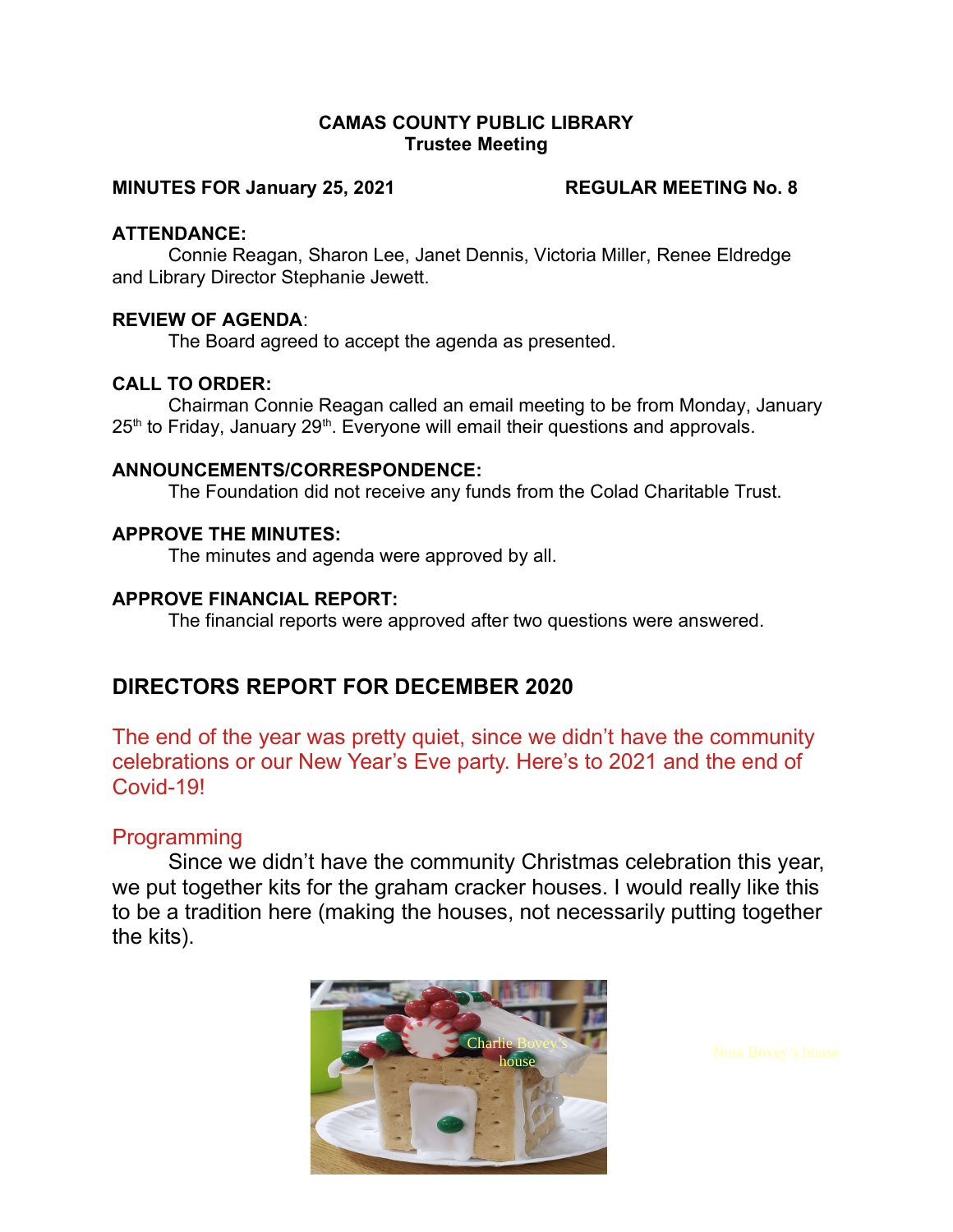# State Reporting

 The annual report to the state was completed and sent in at the end of the month. Unfortunately, we can't count virtual program numbers (although we might be able to next year). This is a nationwide survey that helps determine federal funds for libraries.

# **Facility**

- We got a new copier! Our rep from Boise Office Equipment suggested that we swapped our old one out, and the new one saves us a little money on each copy. It's pretty slick.
- We got the community involved in our winter window display- I put a request on Facebook for pictures, and we got a few. The windows look really cute (and our new Cricut was helpful).

## **Services**

• The mobile hotspots have been really popular. There have been a few times when all 10 have been checked out. We have a few patrons who have checked them out multiple times and have been really grateful that we have them, from someone who comes up to a weekend home and doesn't maintain an internet connection there to another patron who lives at the RV park and is trying to do some online college courses. I will be looking for grants to allow us to keep offering them when our current grant money runs out.